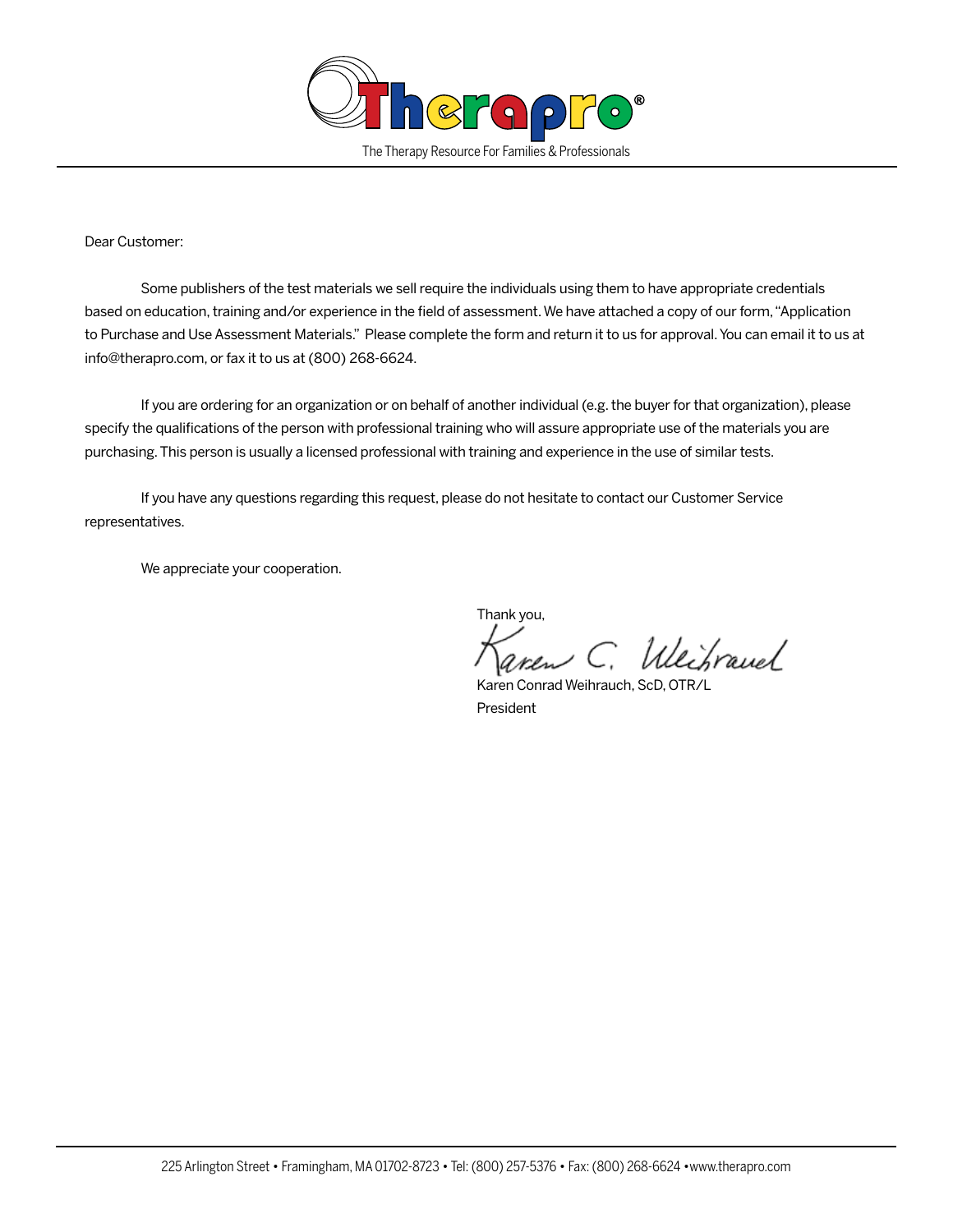## Application to Purchase and Use Assessment Materials

This form must be completed by individuals who wish to purchase educational tests. It must also be signed by the person who will assume overall professional responsibility for the interpretation and use of such tests. Please type or print clearly.

| 1. General Information              |  |                                                                                                                                 | Address Home 1 Office |  |  |  |
|-------------------------------------|--|---------------------------------------------------------------------------------------------------------------------------------|-----------------------|--|--|--|
|                                     |  |                                                                                                                                 |                       |  |  |  |
|                                     |  |                                                                                                                                 |                       |  |  |  |
| Type of Organization                |  |                                                                                                                                 |                       |  |  |  |
|                                     |  | □ Public or PrivateSchool □ College or University □ Medical Facility □ Private Practice Clinic or Counseling Center □ Business  |                       |  |  |  |
|                                     |  |                                                                                                                                 |                       |  |  |  |
| 2. Professional Qualifications      |  |                                                                                                                                 |                       |  |  |  |
| <b>Highest Professional Degree:</b> |  |                                                                                                                                 |                       |  |  |  |
|                                     |  |                                                                                                                                 |                       |  |  |  |
|                                     |  |                                                                                                                                 |                       |  |  |  |
|                                     |  | List all relevant licenses, credentials, or certifications you now hold that are relevant to the materials you wish to purchase |                       |  |  |  |
|                                     |  |                                                                                                                                 |                       |  |  |  |
|                                     |  |                                                                                                                                 |                       |  |  |  |
| .                                   |  |                                                                                                                                 |                       |  |  |  |

## 3. Training in Assessment

Complete this section only if you do not hold a degree(s) or license(s) that require(s) specialized training in the use of tests similar to those you wish to purchase.

Indicate the areas in which you have completed assessment coursework and supervised training.

| <b>Assessment Area</b>                           | <b>Undergraduate</b> | Graduate | <b>Workshop for Professionals</b> |
|--------------------------------------------------|----------------------|----------|-----------------------------------|
| Basic Tests and Measurement<br><b>Statistics</b> |                      |          |                                   |
| Test Use in:                                     |                      |          |                                   |
| <b>Clinical Diagnosis</b>                        |                      |          |                                   |
| Counseling                                       |                      |          |                                   |
| Intelligence Assessment                          |                      |          |                                   |
| Learning Disability Assessment                   |                      |          |                                   |
| Neuropsychology                                  |                      |          |                                   |
| Psychoeducational Planning                       |                      |          |                                   |
| Sensory Integration Therapy                      |                      |          |                                   |
| Speech, Language, and Hearing                    |                      |          |                                   |
| Other Assessment Area(s) (specify)               |                      |          |                                   |

Please indicate any additional coursework, supervised training, or experience you have with tests similar to those you wish to purchase

I certify that the above information is complete and accurate to the best of my knowledge. I certify that I and/or other persons who may use any test materials I order have a general knowledge of measurement principles and of appropriate and ethical test use and interpretation as called for in the Standards for Educational and Psychological Testing.

\_\_\_\_\_\_\_\_\_\_\_\_\_\_\_\_\_\_\_\_\_\_\_\_\_\_\_\_\_\_\_\_\_\_\_\_\_\_\_\_\_\_\_\_\_\_\_\_\_\_\_\_\_\_\_\_\_\_\_\_\_\_\_\_\_\_\_\_\_\_\_\_\_\_\_\_\_\_\_\_\_\_\_\_\_\_\_\_\_\_\_\_\_\_\_\_\_\_\_\_\_\_\_\_\_\_\_\_\_\_\_\_\_\_\_\_\_\_\_\_\_\_\_\_\_\_\_\_\_\_\_\_\_\_\_\_\_\_\_ \_\_\_\_\_\_\_\_\_\_\_\_\_\_\_\_\_\_\_\_\_\_\_\_\_\_\_\_\_\_\_\_\_\_\_\_\_\_\_\_\_\_\_\_\_\_\_\_\_\_\_\_\_\_\_\_\_\_\_\_\_\_\_\_\_\_\_\_\_\_\_\_\_\_\_\_\_\_\_\_\_\_\_\_\_\_\_\_\_\_\_\_\_\_\_\_\_\_\_\_\_\_\_\_\_\_\_\_\_\_\_\_\_\_\_\_\_\_\_\_\_\_\_\_\_\_\_\_\_\_\_\_\_\_\_\_\_\_\_

| Signature                                                                                        |       | Date        |  |  |  |
|--------------------------------------------------------------------------------------------------|-------|-------------|--|--|--|
| $\Box$ I am a graduate student. My professor has endorsed my order (see signature below)         |       |             |  |  |  |
| $\Box$ I agree to supervise this student's use of items ordered and endorse the statement above. |       |             |  |  |  |
| Professor's name                                                                                 | Dept. | Institution |  |  |  |

Therapro, Inc. • 225 Arlington Street • Framingham, MA 01702-8723 • Tel: (800) 257-5376 • Fax: (800) 268-6624 • www.therapro.com